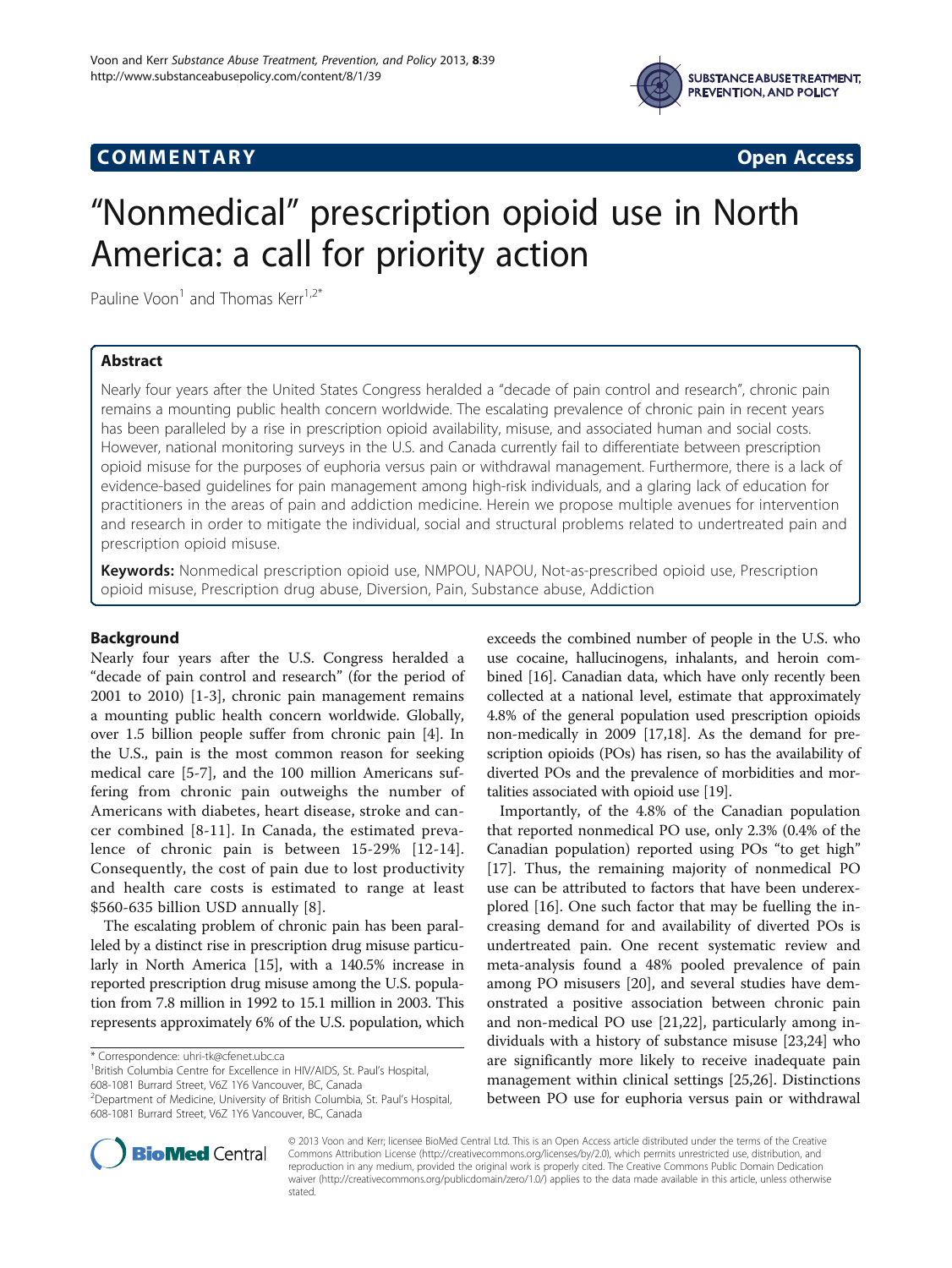management must be further investigated and appropriately addressed [[27](#page-3-0)], since the latter may be effectively managed with medical treatment regimes (e.g., opioid agonist therapies, directly observed treatment) that may allay PO misuse and diversion. Herein, we outline several priority recommendations that may serve to mitigate the growing health and social costs of prescription opioid misuse.

## Main text

#### Re-defining "nonmedical prescription opioid use"

The U.S. National Survey on Drug Use and Health (NSDUH) defines nonmedical PO use (NMPOU) as "use without a prescription of the individual's own or simply for the experience or feeling the drugs cause", while the Canadian Alcohol and Drug Use Monitoring Survey (CADUMS) defines NMPOU as past-year PO use "on at least one occasion to get high [or] obtained from a prescription written for someone else, bought from someone else, or obtained from any other source" [\[28,29](#page-3-0)]. Alternatively, the U.S. National Epidemiologic Survey on Alcohol and Related Conditions (NESARC) defines NMPOU as use "to feel more alert, to relax or quiet nerves, to feel better, to enjoy [oneself], to get high or just to see how [POs] would work" [\[30](#page-3-0)]. These varying and complex definitions "rely on a mix of objective and subjective measures that are difficult to verify" [[29](#page-3-0)], such as subjective PO use measures including "to feel better" (NESARC) or "simply for the experience or feeling the drugs cause" (NSDUH) combined with objective PO use measures such as the individual's source of POs [\[28,30](#page-3-0)]. These definitions are also problematic because they aggregate motives for and means of possessing POs into one definition and assume that PO use is a largely "nonmedical" issue despite the small proportion of PO use for euphoria [\[17\]](#page-2-0), while the majority of PO use may be the result of medical issues such as undertreated pain or withdrawal. Thus, current definitions of NMPOU may lead to inaccurate data collection, interpretation, and counterproductive approaches such as denying POs to those with undertreated pain or withdrawal.

An improved definition may be derived from the U.S. Monitoring the Future (MTF) survey, which simply defines NMPOU as PO use "without a doctor's orders during the past 12 months" and later differentiates various motives for PO use in the survey instrument [[31\]](#page-3-0). However, this definition may not capture those who have a legitimate prescription but may take their medications not as indicated (e.g., increased dose or frequency, or alternate route or indication for administration). Therefore, we suggest the term "not-as-prescribed opioid use" (NAPOU), which recognizes that opiate use may not be "nonmedical" in nature, and includes opioid use not as indicated for the individual whether by use of someone else's prescription or use of one's own prescription outside of prescribed parameters (Table 1). Within this broader definition, in-depth data collection should be undertaken to dichotomize the various motives for (e.g., euphoria versus pain versus withdrawal) and means of PO use (e.g., diverted medication from street-based markets, use of another's prescription, use of one's own prescription outside of prescribed parameters).

## Developing evidence-based guidelines for pain management among high-risk individuals

Despite the high prevalence of pain among individuals with substance use disorders and psychosocial comorbidities [[32,33\]](#page-3-0), there is a severe lack of evidence to inform clinical guidelines for pain management among these complex populations. For instance, the American Pain Society's guidelines for chronic pain management explicitly state that their recommendations for high-risk individuals are based on "low-quality evidence" and "anecdotal experience" [\[34](#page-3-0)]. While these guidelines reflect the state of evidence at the time (2009), there remains a paucity of high-quality research on effective pain management approaches among substance-using populations. This is reflected by the Cochrane Collaboration's review on long-term opioid management for chronic non-cancer pain, in which the majority of studies reviewed excluded participants with a history of substance use [[35](#page-3-0)]. Therefore, high-quality research on pain management for individuals with a history of substance use is urgently needed to inform evidence-based clinical practice guidelines.

#### Educating practitioners in pain and addiction medicine

A U.S.-wide audit found that 40% of physicians and 48% of pharmacists received formal training in identifying prescription drug abuse, yet 74% of physicians and 83% of pharmacists refused to prescribe or dispense a controlled drug due to concerns regarding addiction, diversion or misuse [\[16](#page-2-0)]. Deficiencies in practitioner training in pain and addiction medicine likely contribute to

Table 1 Suggested definition to replace "nonmedical prescription opioid use"

| <b>Suggested definition</b>          | Description                                                                                                                                                                                                                                                                                                                                                                                                                                  |
|--------------------------------------|----------------------------------------------------------------------------------------------------------------------------------------------------------------------------------------------------------------------------------------------------------------------------------------------------------------------------------------------------------------------------------------------------------------------------------------------|
| Not-as-prescribed opioid use (NAPOU) | The authors suggest the term <b>not-as-prescribed opioid use (NAPOU)</b> , which recognizes that opioid<br>use may not be "nonmedical" in nature (e.g., undertreated pain or withdrawal), and includes opioid use<br>not as indicated for the individual whether by the use of someone else's prescription or the use of one's<br>own prescription outside of prescribed parameters (e.g., alternate dose, frequency, route, or indication). |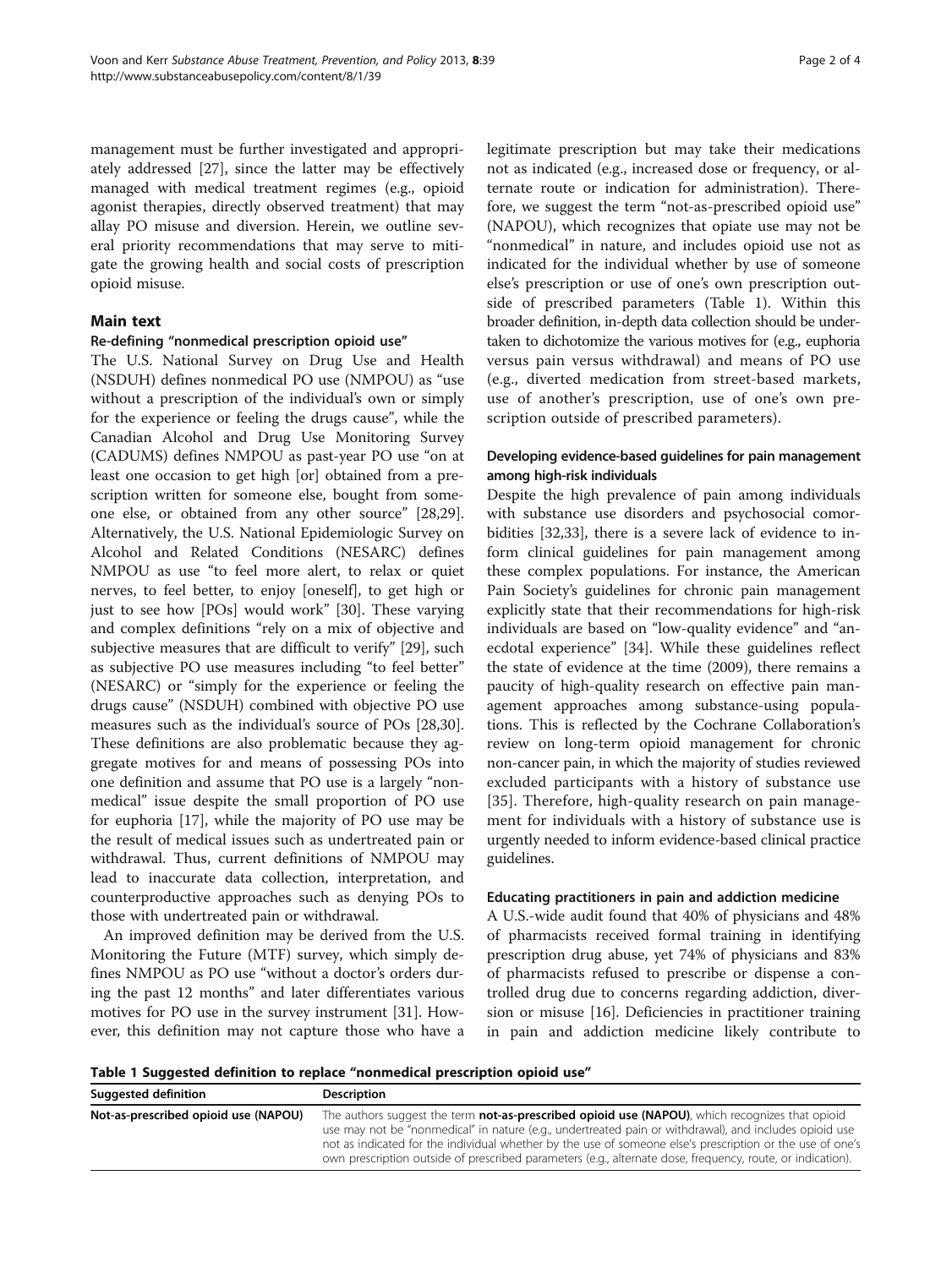<span id="page-2-0"></span>inappropriate pain management and a growing opioid misuse epidemic [\[36](#page-3-0)]. For example, a lack of clinician training to inform patients about safe handling of POs may be contributing to the majority of adolescents (74%) with unsupervised access to prescription medications [[37\]](#page-3-0). Furthermore, a recent policy by the U.S. Food and Drug Administration has required manufacturing companies to develop Risk Evaluation and Mitigation Strategies that involve providing education to patients and providers on the safe use and prescribing of extendedrelease and long-acting opioids, but this policy has not been effectively translated into clinical practice [\[38](#page-3-0)]. Therefore, pain and addiction training should be included in core medical school and residency curricula, and pain and addiction specialists should be formally recognized and incorporated into acute and communitybased health care settings [[36](#page-3-0)].

### Conclusions

Prescription opioid misuse remains a growing public health concern for which urgent action is required to redefine the problem at hand, develop evidence-based guidelines, and scale up education for practitioners in pain and addiction medicine. Further investigation into the role of undertreated pain as a contributor to prescription opioid misuse affords considerable opportunity to reduce personal suffering and healthcare costs. There are multiple avenues for intervention and research, and if acted upon, much of the individual, social and structural problems related to undertreated pain and prescription opioid misuse could be meaningfully addressed.

#### Abbreviations

CADUMS: Canadian Alcohol and Drug Use Monitoring Survey; PO: Prescription opioid; MTF: Monitoring the Future; NAPOU: Not-as-prescribed opioid use; NESARC: U.S. National Epidemiologic Survey on Alcohol and Related Conditions; NMPOU: Nonmedical prescription opioid use; NSDUH: U.S. National Survey on Drug Use and Health.

#### Competing interests

The authors declare that they have no competing interests.

#### Authors' contributions

PV and TK conceptualized the commentary and drafted the manuscript together. Both authors read and approved the final manuscript.

#### Acknowledgments

The authors thank Tricia Collingham and Deborah Graham for their administrative assistance.

#### Received: 12 October 2013 Accepted: 26 November 2013 Published: 1 December 2013

#### References

- 1. U.S. Congress: One HUndred Sixth Congress of the United States of America. H.R. 3244, Title VI, Sec. 1603. Washington: Government Printing Office; 2004.
- Lippe PM: The decade of pain control and research. Pain Med 2000, 1:286.
- 3. Gallagher RM: The pain decade and the public health. Pain Med 2000, 1:283–285.
- 4. The American Academy of Pain Medicine: AAPM Facts and Figures on Pain [Internet]. Chicago (IL): American Academy of Pain Medicine; 2013. [http://www.painmed.org/PatientCenter/Facts\\_on\\_Pain.aspx](http://www.painmed.org/PatientCenter/Facts_on_Pain.aspx).
- 5. U.S. Department of Health and Human Services, National Institutes of Health: Pain Management: Fact Sheet. 2010. [http://report.nih.gov/](http://report.nih.gov/nihfactsheets/ViewFactSheet.aspx?csid=57) [nihfactsheets/ViewFactSheet.aspx?csid=57](http://report.nih.gov/nihfactsheets/ViewFactSheet.aspx?csid=57).
- 6. Loeser JD, Melzack R: Pain: an overview. Lancet 1999, 353:1607–1609.
- 7. Vukmir RB: Drug seeking behavior. Am J Drug Alcohol Abuse 2004, 30:551-575.
- 8. Institute of Medicine Report from the Committee on Advancing Pain Research, Care, and Education: Relieving Pain in America, A Blueprint for Transforming Prevention, Care, Education and Research. America: The National Academies Press; 2011.
- Heart Disease and Stroke Statistics: A Report From the American Heart Association. Circulation. 2011, 123(e18-e209):20.
- 10. Centers for Disease Control and Prevention: National diabetes fact sheet: national estimates and general information on diabetes and prediabetes in the United States, 2011. Atlanta, GA: U.S. Department of Health and Human Services, Centers for Disease Control and Prevention; 2011.
- 11. Howlader N, Noone AM, Krapcho M, Neyman N, Aminou R, Waldron W, Altekruse SF, Kosary CL, Ruhl J, Tatalovich Z, Cho H, Mariotto A, Eisner MP, Lewis DR, Chen HS, Feuer EJ, Cronin KA: SEER Cancer Statistics Review. In Vintage 2009 Populations. Bethesda, MD: National Cancer Institute; 1975-2009. [http://seer.cancer.gov/csr/1975\\_2009\\_pops09/,](http://seer.cancer.gov/csr/1975_2009_pops09/) based on November 2011 SEER data submission, posted to the SEER web site, April 2012.
- 12. Van Den Kerkhof EG, Hopman WM, Towheed TE, Anastassiades TP, Goldstein DH: The impact of sampling and measurement on the prevalence of self-reported pain in Canada. Pain Res Manag 2003, 8:157–163.
- 13. Boulanger A, Clark AJ, Squire P, Cui E, Horbay GL: Chronic pain in Canada: have we improved our management of chronic noncancer pain? Pain Res Manag 2007, 12:39–47.
- 14. Moulin DE, Clark AJ, Speechley M, Morley-Forster PK: Chronic pain in Canada–prevalence, treatment, impact and the role of opioid analgesia. Pain Res Manag 2002, 7:179–184.
- 15. Fischer B, Keates A, Buhringer G, Reimer J, Rehm J: Non-medical use of prescription opioids and prescription opioid-related harms: why so markedly higher in North America compared to the rest of the world? Addiction 2013, 1. PMID:23692335 [\[http://www.ncbi.nlm.nih.gov/pubmed/?](http://www.ncbi.nlm.nih.gov/pubmed/?term=PMID%3A+23692335) [term=PMID%3A+23692335\]](http://www.ncbi.nlm.nih.gov/pubmed/?term=PMID%3A+23692335)
- 16. The National Center on Addiction and Substance Abuse (CASA) at Columbia University: Under the Counter: The Diversion and Abuse of Controlled Prescription Drugs in the U.S. New York, NY: CASA Columbia; 2005.
- 17. Canada H: Canadian Alcohol and Drug Use Monitoring Survey 2009. Ottawa, Canada: Health Canada; 2010.
- 18. Shield KD, Jones W, Rehm J, Fischer B: Use and nonmedical use of prescription opioid analgesics in the general population of Canada and correlations with dispensing levels in 2009. Pain Res Manag 2013, 18:69–74.
- 19. Nosyk B, Anglin MD, Brissette S, Kerr T, Marsh DC, Schackman BR, Wood E, Montaner JS: A call for evidence-based medical treatment of opioid dependence in the United States and Canada. Health Aff 2013, 32:1462–1469.
- 20. Fischer B, Lusted A, Roerecke M, Taylor B, Rehm J: The prevalence of mental health and pain symptoms in general population samples reporting nonmedical use of prescription opioids: a systematic review and meta-analysis. J Pain 2012, 13:1029-1044.
- 21. Barry DT, Goulet JL, Kerns RK, Becker WC, Gordon AJ, Justice AC, Fiellin DA: Nonmedical use of prescription opioids and pain in veterans with and without HIV. Pain 2011, 152:1133–1138.
- 22. Becker WC, Fiellin DA, Gallagher RM, Barth KS, Ross JT, Oslin DW: The association between chronic pain and prescription drug abuse in Veterans. Pain Med 2009, 10:531–536.
- 23. Novak SP, Herman-Stahl M, Flannery B, Zimmerman M: Physical pain, common psychiatric and substance use disorders, and the non-medical use of prescription analgesics in the United States. Drug Alcohol Depend 2009, 100:63–70.
- 24. Ives TJ, Chelminski PR, Hammett-Stabler CA, Malone RM, Perhac JS, Potisek NM, Shilliday BB, DeWalt DA, Pignone MP: Predictors of opioid misuse in patients with chronic pain: a prospective cohort study. BMC Health Serv Res 2006, 6:46.
- 25. Baldacchino A, Gilchrist G, Fleming R, Bannister J: Guilty until proven innocent: a qualitative study of the management of chronic non-cancer